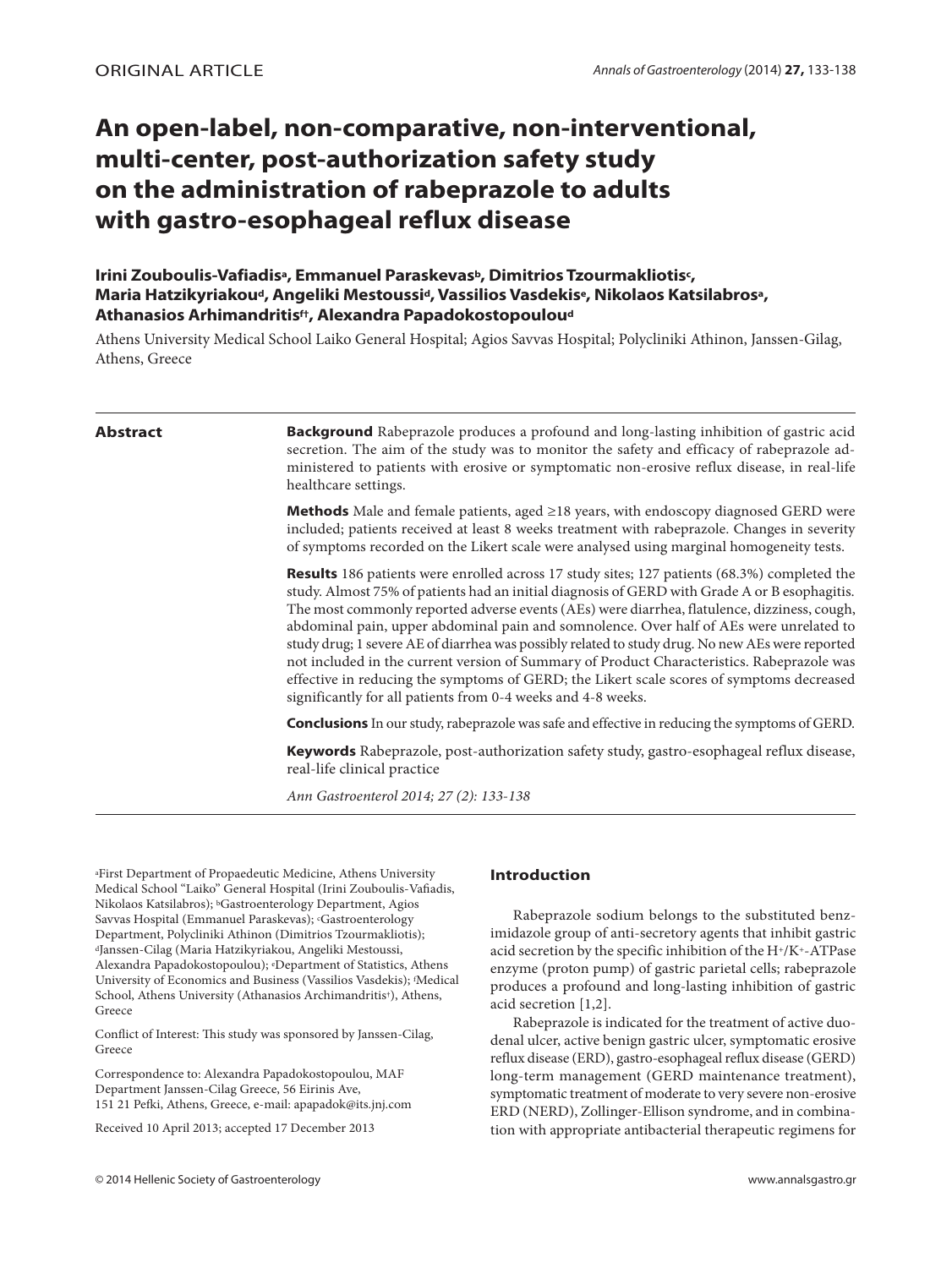the eradication of *Helicobacter pylori (H. pylori)* in patients with peptic ulcer disease [3].

This post-authorization safety study (PASS) was undertaken in accordance with European and International Pharmacovigilance Guidelines, which require that the safety and efficacy of drugs should be continuously monitored even after receiving marketing approval. The objective of the study was to collect data regarding the safety and efficacy of rabeprazole administered to adult patients with ERD or with symptomatic GERD, in the real-life clinical practice. The effectiveness of rabeprazole was assessed with endoscopy assessments and by monitoring symptoms.

# **Patients and methods**

#### **Study design, population, and treatments**

This was an open-label, non-comparative, multi-center study undertaken in primary healthcare settings in Greece between 12 March 2003 and 25 November 2005. The study design followed the applicable requirements of the European guidelines on clinical studies (2001/20/EC) and specifically on non-interventional studies, as well as the applicable requirements of the European pharmacovigilance guidelines CPMP/ PhVWP/108/99 regarding observational safety studies. All patients gave written informed consent.

The study included male and female patients aged ≥18 years with endoscopy diagnosed ERD or NERD and with no Barrett type metaplasia. Patients should have experienced symptoms of their disease for at least 3 months before entering the study, including experiencing symptoms for at least 3 days per week within the 2 weeks before entering the study; symptoms could include heartburn, retrosternal pain and regurgitation. A patient could only be considered for participation in the study after a gastroenterologist had diagnosed GERD and prescribed treatment with rabeprazole. Upper endoscopic evaluation was, also, required for documenting the presence or absence of esophagitis. Patients were excluded for any of the following reasons: any type of esophageal narrowing or esophagitis of secondary systemic causes; active gastro-duodenal ulcer; infections other than *H. pylori* gastritis; inflammatory conditions of small or large intestine; malabsorption syndromes; previous surgeries in stomach or intestine, including vagotomy (patients with history of ulcer, appendectomy or cholecystectomy could participate in the study); a recorded history of primary kinetic disorders of esophagus other than GERD, or esophageal or stomach varices; treatment with proton pump inhibitors within the 2 weeks before entering the study; co-existing severe systemic disease, including renal, hepatic and heart failure; receiving cancer treatment within the previous year (patients with successfully treated superficial basal cell carcinoma were allowed to participate); Zollinger-Ellison syndrome; endoscopic evidence of active, hemodynamically significant, gastro-esophageal hemorrhage; frequent use of aspirin, except in cases of prophylactic cardiovascular use at doses lower than 300 mg daily, or daily use of non-steroid anti-inflammatory drugs.

The study comprised 4 clinic visits at week 0, week 4, week 8 and month 4 (visits 1-4) and telephone contact at 6 and 12 months (visits 5 and 6). Patients were monitored for 12 months thereafter.

Patients received rabeprazole treatment for 8 weeks starting with a single 20 mg tablet before breakfast. The dose could be adjusted according to investigators assessment for the management of patients' disease. Dosing could continue after the 8-week study treatment period. During the study, drugs that are absorbed in a gastric pH dependent manner, such as ketoconazole, esters of ampicillin and iron salts were not allowed.

### **Safety assessments**

Adverse events (AEs) were monitored from completion of 4 weeks of treatment until the end of the study. Clinical and physical examinations (including vital signs) and laboratory analyses were undertaken throughout the trial.

# **Effectiveness assessments**

The degree of esophagitis was determined by endoscopy according to the Los Angeles classification [4].

The symptoms of ERD and the relationship between severity and the degree of esophagitis were recorded before entering the study, on the first day of treatment and after 7 days of treatment; patients were interviewed using telephone questionnaires on days 1 and 7.

Symptom severity was further assessed at 4 weeks, 8 weeks, 4 months, 6 months and 12 months after the start of treatment. Recurrence was evaluated at 4, 6 and 12 months after the start of treatment.

Endoscopy assessments were undertaken at 8 weeks and 4 months after the start of treatment, if required according to the clinical practice of the study center.

#### **Severity of symptoms and recurrence**

Severity was determined for the symptoms of heartburn, retrosternal pain and regurgitation using the 5-point Likert Scale: 1, no problem; 2, mild problem, can be ignored with effort; 3, moderately severe problem, cannot be ignored but does not influences daily activities; 4, severe problem, cannot be ignored and often limits my concentration on daily activities; 5, very severe problem, cannot be ignored and markedly limits my daily activities and often requires rest [5].

Recurrence was defined as at least 2 weekly episodes of heartburn of at least severity 3 after improvement in symptoms (heartburn severity ≤2) had been achieved during the previous treatment period.

# **Statistical methods**

It was planned to recruit 300 patients in the study. This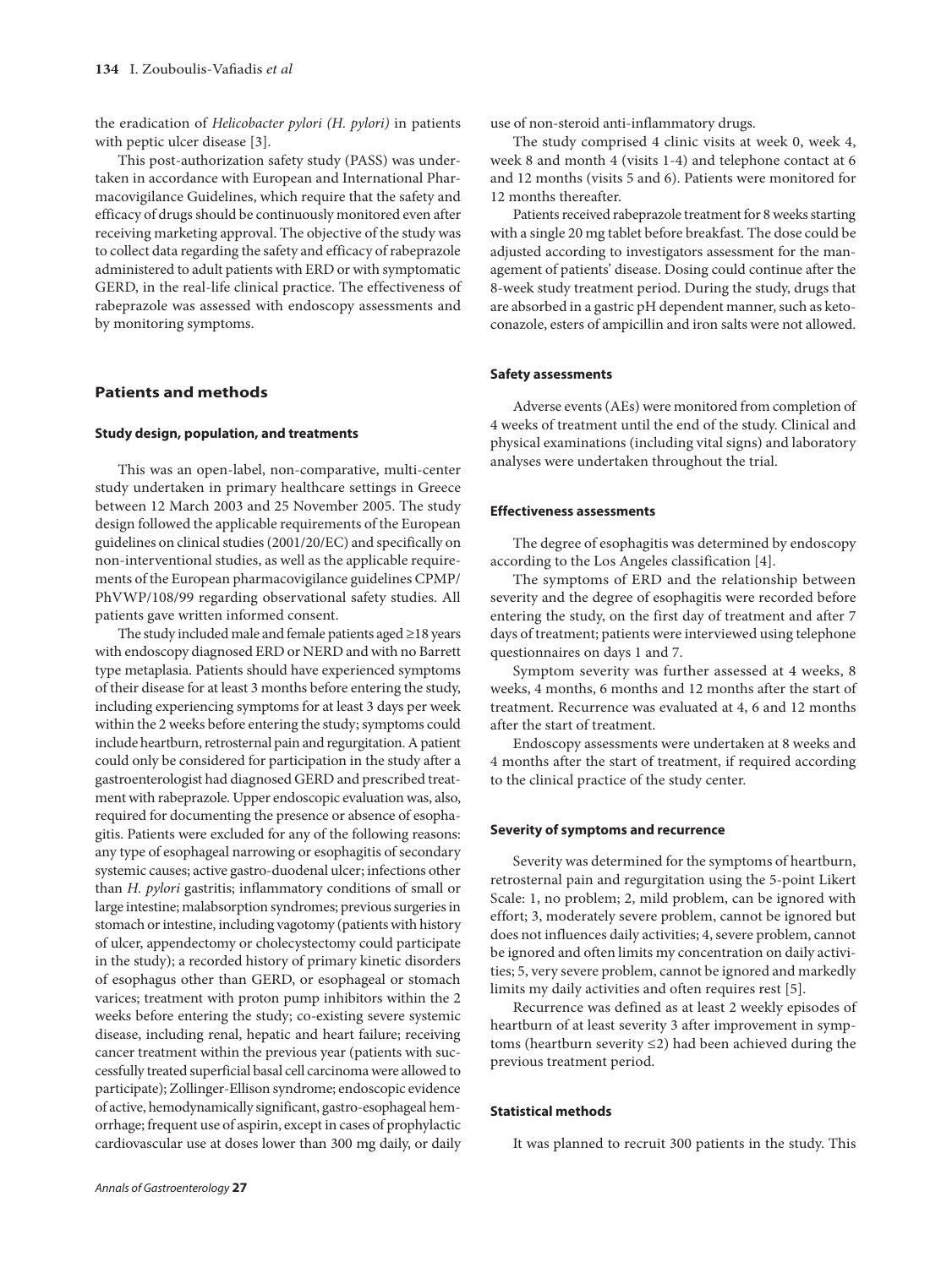allowed for up to 15 patients to be recruited at each of the 17- 21 potential study sites. The intent-to-treat (ITT) population included all patients enrolled in the study; this population was used for all the analyses. All patients included in the ITT population received at least 1 dose of rabeprazole. One patient was enrolled but did not provide any data so was excluded from the analysis.

All data were summarized descriptively. To test if there was a correlation between the different baseline characteristics, t tests were used. Categorical values were compared using a chi-square test [6]. Logistic regression analysis was performed to determine the effects of factors or covariates on binary variables [6]. McNemar tests were used to determine if 2 probabilities of success were equal at 2 time points or experimental conditions [6].

AEs were classified according to MedDRA version 13.0. A correlation between incidence of AEs and demographic data, clinical characteristics and concomitant medications was undertaken using a logistic regression model. Missing observational data for drug safety were not replaced. Concomitant medications were coded using the World Health Organization Drug Dictionary (WHODRUG) Q1 2008 and Anatomical-Therapeutic-Chemical (ATC) codes.

Marginal homogeneity tests were used to determine the equality of Likert scale scores between successive visits [6,7]. All testing was 2-sided at α=5% significance level; statistically significant differences were indicated by P values <0.05. Missing data for effectiveness variables were not replaced.

All analyses were performed using SAS version 8.02 (SAS Institute, Cary, NC USA).

# **Results**

# **Participants**

A total of 186 patients were enrolled across the 17 study sites and were included in the ITT analysis. 127 patients (68.3%) completed the 12 month study period. 59 patients withdrew; no data were obtained from one patient, 35 patients were lost to follow up and 11 patients withdrew their consent (Fig. 1). Withdrawals most commonly occurred during the 8-week treatment period, but there was another peak in the last 6 months of the study.

Patient demographics are summarized in Table 1. There were approximately equal numbers of male and female patients and their median age (minimum-maximum) age was 55.0 (17- 83) years. The most frequently reported types of gastrointestinal history were reflux esophagitis, gastritis, NERD and previous eradication of *H. pylori*. Almost 75% of patients had an initial diagnosis of GERD with Grade A (77 patients) or Grade B (60 patients) esophagitis. Age and gender, age and smoking, age and alcohol consumption, smoking and gender, smoking and alcohol consumption and alcohol consumption and gender were all confounding factors (data not shown).

There was a statistically significant relationship between

initial diagnosis and withdrawal from the study  $(\chi213.941;$ P=0.003); more patients with an initial diagnosis of NERD or GERD with esophagitis Grade C or D withdrew from the study. There was no statistically significant relationship between withdrawals and age, gender, smoking status or alcohol consumption. Seven patients were lost to follow-up and were

**Table 1** Patient demographics

| Variable                                                                                                                                                                                                  |                                                                  |
|-----------------------------------------------------------------------------------------------------------------------------------------------------------------------------------------------------------|------------------------------------------------------------------|
| Age, years<br>N<br>Mean (SD)<br>Median (minimum-maximum)                                                                                                                                                  | 180<br>52.2 (16.6)<br>55.0 (17-83)                               |
| Gender, n (%)<br>N<br>Male<br>Female                                                                                                                                                                      | 185<br>92 (49.7)<br>93 (50.3)                                    |
| Weight, kg<br>N<br>Mean (SD)                                                                                                                                                                              | 177<br>78.4 (16.5)                                               |
| Smoking, n (%)<br>N<br>Smoker<br>Non-smoker                                                                                                                                                               | 185<br>48 (25.9)<br>137 (74.1)                                   |
| Alcohol consumption, $n$ $(\%)$<br>N<br>Yes<br>No                                                                                                                                                         | 185<br>52 (28.1)<br>133 (71.9)                                   |
| NSAID consumption, n (%)<br>N<br>Yes<br>No                                                                                                                                                                | 185<br>23 (12.4)<br>162 (87.6)                                   |
| Medical history, n (%)<br>N<br>History in at least one system<br>No medical history                                                                                                                       | 185<br>116 (62.7)<br>69 (37.3)                                   |
| Gastrointestinal history, n<br>N<br>Reflux esophagitis<br>Gastritis<br><b>GERD</b> without esophagitis<br>Previous eradication of H. pylori<br>Duodenal ulcer<br>Benign gastric ulcer                     | 185<br>54<br>50<br>45<br>30<br>9<br>1                            |
| Initial diagnosis, n (%)<br>N<br>GERD with Grade A esophagitis<br>GERD with Grade B esophagitis<br>GERD with Grade C esophagitis<br>Symptomatic GERD without esophagitis<br>GERD with Grade D esophagitis | 185<br>77 (42.3)<br>60 (32.4)<br>22 (11.9)<br>21(11.5)<br>2(1.1) |

*1One patient had an extreme weight value (216 kg)*

*N, total number of patients in data set; SD, standard deviation; n, number of patients; NSAID, non-steroid anti-inflammatory drug; GERD, gastro-esophageal reflux disease*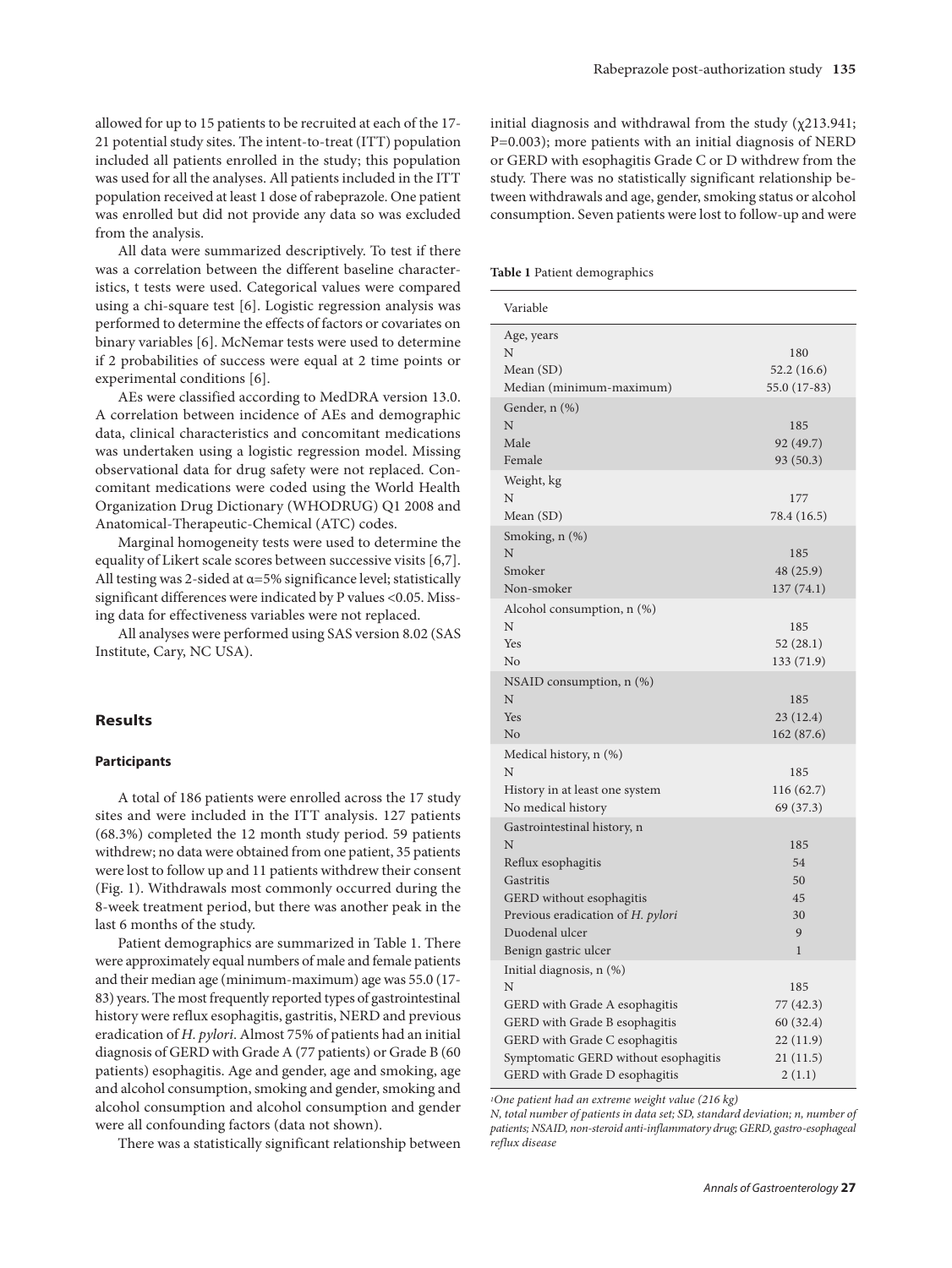

**Figure 1** Patient flow chart

withdrawn from the study by the investigators after visit 2; these patients were included in the ITT population, and their inclusion did not change the results of the analysis of the relationship between withdrawals and patient demographics.

As this was a non-interventional study, the length of the treatment period was at the discretion of the physician, whilst the observation period was for 1 year.

## **Safety and tolerability**

During the study, 49 patients reported at least 1 AE (26.3%). The AEs most commonly reported (reported by ≥5% of patients) were diarrhea, flatulence, dizziness, cough, abdominal pain, upper abdominal pain and somnolence. Most AEs were mild (57.4%) or moderate (39.4%). More than half of AEs were unrelated to study drug. One severe case of diarrhea was considered to be possibly related to study drug and two AEs (dry mouth and tinnitus) were considered to be at least possibly associated with study drug. Most AEs required no intervention and the majority had resolved by the end of the study. One patient suffered a myocardial infarction, which was considered to be unrelated to the study drug.

There were no clinically significant out of range laboratory results or vital signs during the study period.

Concomitant medications were taken by 89/185 (48.1%) patients during the study. AEs were reported by 34/89 (38.2%) patients receiving concomitant therapy compared with 15/96 (15.6%) patients with no concomitant therapy ( $\chi$ 2=12.090, P=0.001).

# **Effectiveness results**

The number of patients reporting no or mild symptoms

on the Likert scale increased throughout the study. For all patients, marginal homogeneity tests showed that the decrease of symptoms from the start of the study to the end of 4 weeks was statistically significant, as was the decrease of symptoms from the end of 4 weeks to the end of 8 weeks. For the subgroup of patients with NERD, the decrease of symptoms from the start of the study to the end of 4 weeks was statistically significant.

Information about remission (the decrease of severity or frequency of GERD symptoms) was recorded for 171 patients. At the end of 4 and 8 weeks of treatment, 161/171 (94.2%) and 151/155 (97.4%) patients, respectively, showed remission of symptoms. After 4 weeks of treatment, remission was recorded in 114/123 (92.7%) patients receiving rabeprazole 20 mg/day and all patients receiving other doses (N=168). After 8 weeks of treatment, 114/116 (98.3%) patients on rabeprazole 20 mg/ day and all but one patients receiving other doses reported remission. For the subgroup of patients with NERD who received rabeprazole 20 mg/day, remission was reported by 16/20 (80%) and 10/11 (90.9%) patients after 4 and 8 weeks of treatment, respectively. After 4-month treatment, relapse of symptoms was observed in only 5/136 (3.7%) of all patients and one in the sub-group of patients with NERD.

# **Discussion**

This open-label, non-comparative, multi-center PASS collected data regarding the safety and efficacy of rabeprazole administered to adult patients with ERD or NERD, in the real-life healthcare setting. A patient could only be enrolled in the study after a gastroenterologist had diagnosed GERD and prescribed treatment with rabeprazole and the patient had undergone upper endoscopy.

The study planned to enrol 300 patients across up to 21 study sites, but at last 186 patients were recruited across 17 study sites during the 12-month recruitment period. Considering the nature of the study (open-label, non-comparative, non-interventional) the sample size was acceptable for the main purpose of the study, which was the monitoring of rabeprazole safety.

Almost 75% of patients had an initial diagnosis of GERD with esophagitis Grade A or Grade B. Patients with an initial diagnosis of NERD or ERD with esophagitis Grade C or D were less likely to complete the one year observation period. This was not related to effectiveness however, as many patients with NERD were prematurely withdrawn from the study despite a large improvement in symptoms, possibly because continuous treatment with rabeprazole was not necessary. As this was a non-interventional study, the physician was free to decide the adequate treatment period. However, this was a rather small group of patients so firm conclusions cannot be drawn.

The majority of AEs reported during the study were mild or moderate, and more than half were unrelated to study drug. The most commonly reported AEs of diarrhea, flatulence, dizziness, abdominal pain and upper abdominal pain are all known side effects of rabeprazole; other AEs commonly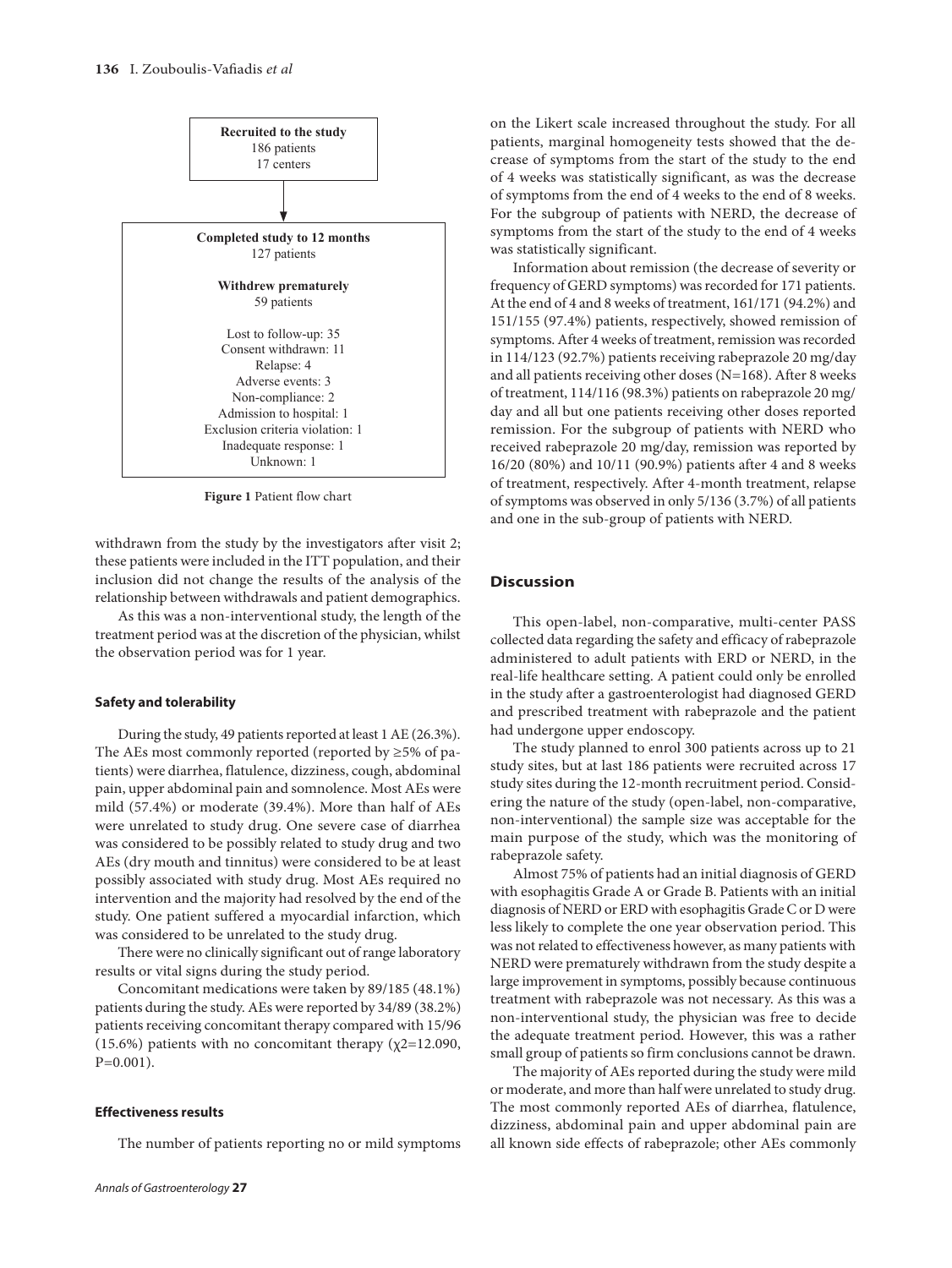associated with treatment with rabeprazole are headache, asthenia (fatigue), rash and dry mouth [4].

Rabeprazole was effective in reducing the symptoms of GERD during the study; there was a significant decrease in the Likert scale scores of symptoms for all patients from 0-4 weeks and 4-8 weeks, and for patients with non-erosive GERD from 0-4 weeks. Remission (decrease in the severity or frequency of symptoms of GERD) was observed in 94.2% patients and 97.4% patients after 4 weeks and 8 weeks, respectively. Only 3.7% patients reported relapse of symptoms after 4 months. The frequency and severity of heartburn symptoms were reduced during treatment with rabeprazole; 60.1% and 70.7% patients had no symptoms of heartburn 24 h and 7 days after the first dose of rabeprazole, respectively, and more than 80% of patients reported their symptoms to be less important 7 days after starting treatment compared with 24 h after starting treatment. Consistent with the reduction in the frequency and severity of heartburn symptoms, the effect of heartburn on daily activities also decreased during the study.

The effectiveness results of our study are comparable with the results of a community-based, open-label assessment of patients with erosive disease that included 2,579 patients with ERD who were treated with rabeprazole 20 mg/day for 8 weeks [8]; complete relief of daytime and night-time heartburn was achieved in 64.0% and 69.2% of symptomatic patients, respectively, on day 1, and in 81.1% and 85.7% of patients, respectively, on day 7. The severity of symptoms of heartburn progressively decreased from day 1 to week 4 of treatment. The severity of symptoms of regurgitation, dysphagia and belching also decreased by day 1 and continued to improve from day 1 to week 4 of treatment. Health-related quality of life scores were significantly improved after 8 weeks of treatment with rabeprazole.

Although patients experienced improvements in their symptoms of GERD during our study, there was no control group and therefore conclusions about the effectiveness of rabeprazole should be made with caution. The sample size of the sub-group of patients with NERD was small, so these results should be interpreted cautiously. Similarly, the sample size included in the analyses of heartburn symptoms was low.

This study has several limitations. First and foremost, although initially it was scheduled that participants in the study would come from primary health care, in the end only patients from tertiary health centers were included. Nevertheless, the different source of patients did not weaken the study's target to collect real life data and at the same time offered the possibility for a reliable clinical and laboratory evaluation. Another drawback of the study is that although the planned sample of patients was 300, only 186 were finally recruited due to investigators capability. This, in combination with the great number of patients lost to follow up as well as the absence of homogeneity in treatment strategies among investigators make data – especially those concerning efficacy – more difficult to interpret. Another caveat is that study data is quite old and this is the reason why only short term adverse events were investigated and data on long term adverse reactions – which would be of specific interest - are missing. Thus, another

study with a protocol applied strictly by all investigators and aiming to record rabeprazole long term safety data in Greek GERD population would be of great value.

In conclusion, the safety of rabeprazole in this study was comparable with the previously reported rabeprazole safety profile. Rabeprazole in the everyday health care setting was effective in reducing the symptoms of GERD, complicated or not, including the frequency and severity of heartburn.

# **Acknowledgements**

We would like to thank the following investigators involved in this study: Dr Ritas, Tzaneio General Hospital Tzaneio; Dr Psilopatis, Nikaia General Hospital; Dr Samonis and Dr Koulentakis, University Hospital of Heraklion; Dr Malamos, Helena Venizelou General and Maternity District Hospital; Dr Diamantopoulos and Dr Mertzanos, Evagelismos General Hospital; Dr Karnesis, 401 General Military Hospital of Athens; Dr Lappas, Trikala General Hospital; Dr Giannoulis, AHEPA University Hospital of Thessaloniki; Dr Gogos, General University Hospital of Patras; Dr Migdalis, 417 VA NIMTS Hospital; Dr Manolakopoulos, Polykliniki Athinon; Dr Panoutsopoulos, Thriasio General Hospital of Elefsina; Dr Spyropoulos, Achillopouleion General Hospital of Volos; Dr Arvanitidis, 251 Hellenic Airforce General Hospital; Dr Katsilambros, Laiko General Hospital. We would also like to thank Melanie Lee of Dianthus Medical Limited for assistance in the preparation of the manuscript on behalf of Janssen-Cilag in accordance with the European Medical Writers Association guidelines.

#### **Summary Box**

#### **What is already known:**

• Various studies have shown that rabeprazole, a potent proton pump inhibitor, is effective and safe in the management of erosive or symptomatic GERD

#### **What the new findings are:**

- • The present study confirms the safety profile of rabeprazole in Greek GERD population, as no new AEs were recorded
- The study has given data regarding GERD management with rabeprazole in real-life healthcare settings

# **References**

1. Baldwin CM, Keam SJ. Rabeprazole: a review of its use in the management of gastric acid-related diseases in adults. *Drugs* 2009;**69**:1373-1401.